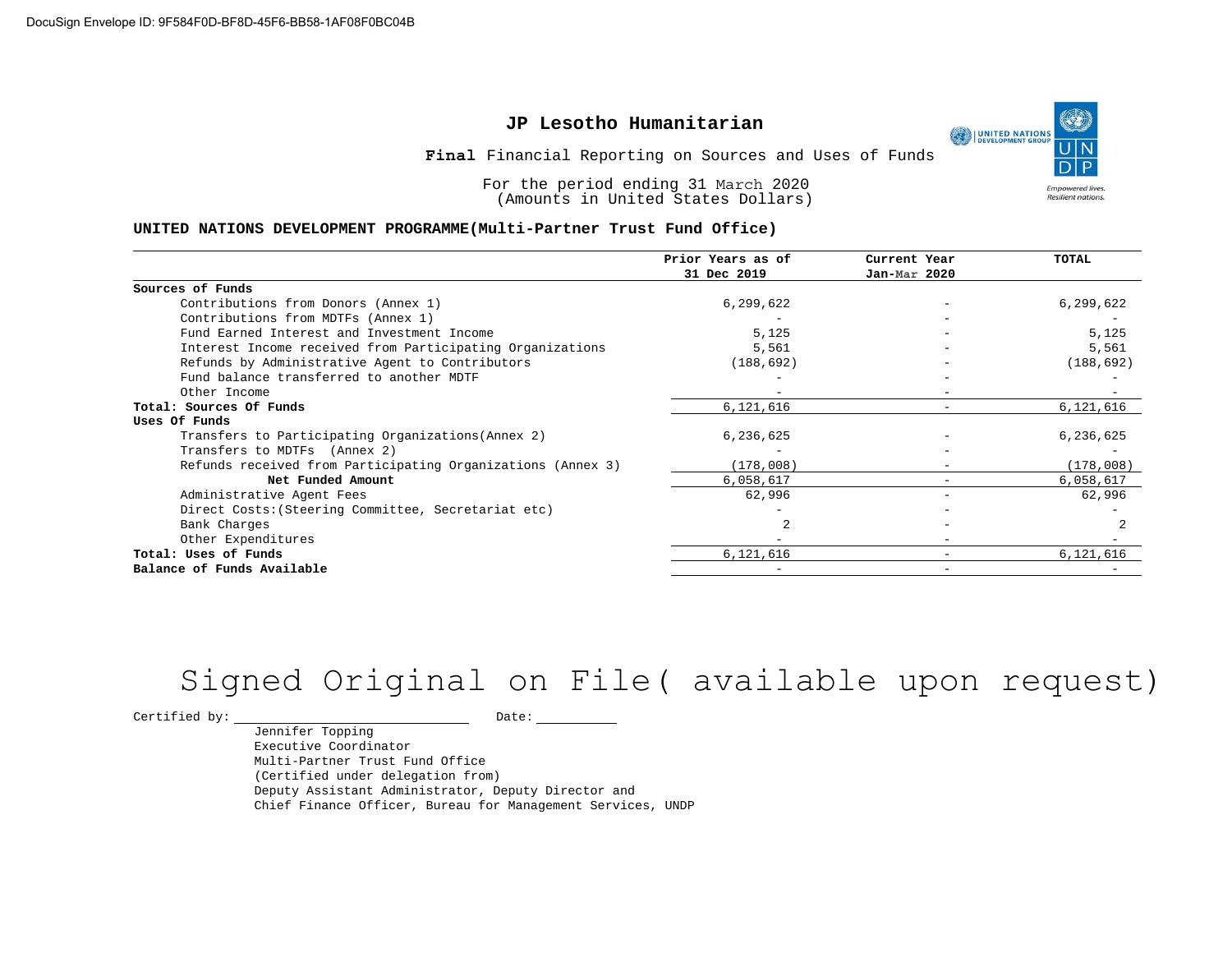

**Final** Financial Reporting on Sources and Uses of Funds

O

**Empowered lives** Resilient nations.

UNITED NATIONS

For the period ending 31 March 2020 (Amounts in United States Dollars)

**UNITED NATIONS DEVELOPMENT PROGRAMME(Multi-Partner Trust Fund Office)**

**Annex - 1: Contributions**

|                                | Prior Years as of | Current Year             | TOTAL     |
|--------------------------------|-------------------|--------------------------|-----------|
|                                | 31 Dec 2019       | Jan-Mar 2020             |           |
| From Contributors              |                   |                          |           |
| DEPARTMENT FOR INT'L DEVELOPME | 6,299,622         | $\overline{\phantom{a}}$ | 6,299,622 |
| Total: Contributions           | 6,299,622         | $\sim$                   | 6,299,622 |

## Signed Original on File( available upon request)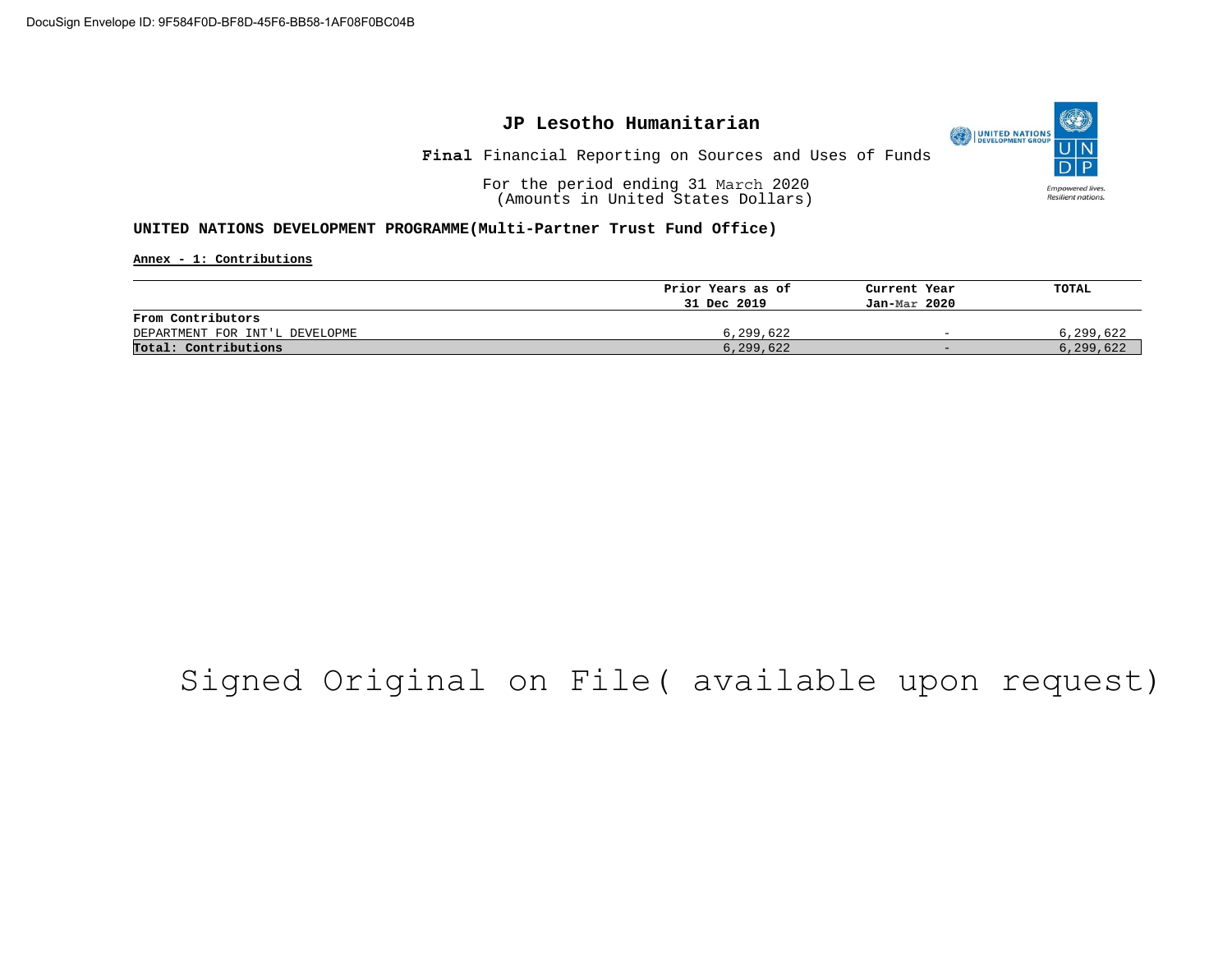### **JP Lesotho Humanitarian**

UNITED NATIONS **Final** Financial Reporting on Sources and Uses of Funds

O

**Empowered lives** Resilient nations.

For the period ending 31 March 2020 (Amounts in United States Dollars)

### **UNITED NATIONS DEVELOPMENT PROGRAMME(Multi-Partner Trust Fund Office)**

**Annex - 2: Transfers**

|                                | Prior Years as of | Current Year             | TOTAL     |
|--------------------------------|-------------------|--------------------------|-----------|
|                                |                   |                          |           |
|                                | 31 Dec 2019       | Jan-Mar 2020             |           |
| To Participating Organizations |                   |                          |           |
| FAO                            | 1,527,059         | $\overline{\phantom{m}}$ | 1,527,059 |
| <b>UNDP</b>                    | 146,395           | $\qquad \qquad -$        | 146,395   |
| UNFPA                          | 444,300           | $\overline{\phantom{a}}$ | 444,300   |
| UNICEF                         | 1,431,028         | $\qquad \qquad -$        | 1,431,028 |
| WFP                            | 2,687,843         | $\qquad \qquad -$        | 2,687,843 |
| Total Transfers                | 6,236,625         |                          | 6,236,625 |
|                                |                   |                          |           |

## Signed Original on File( available upon request)